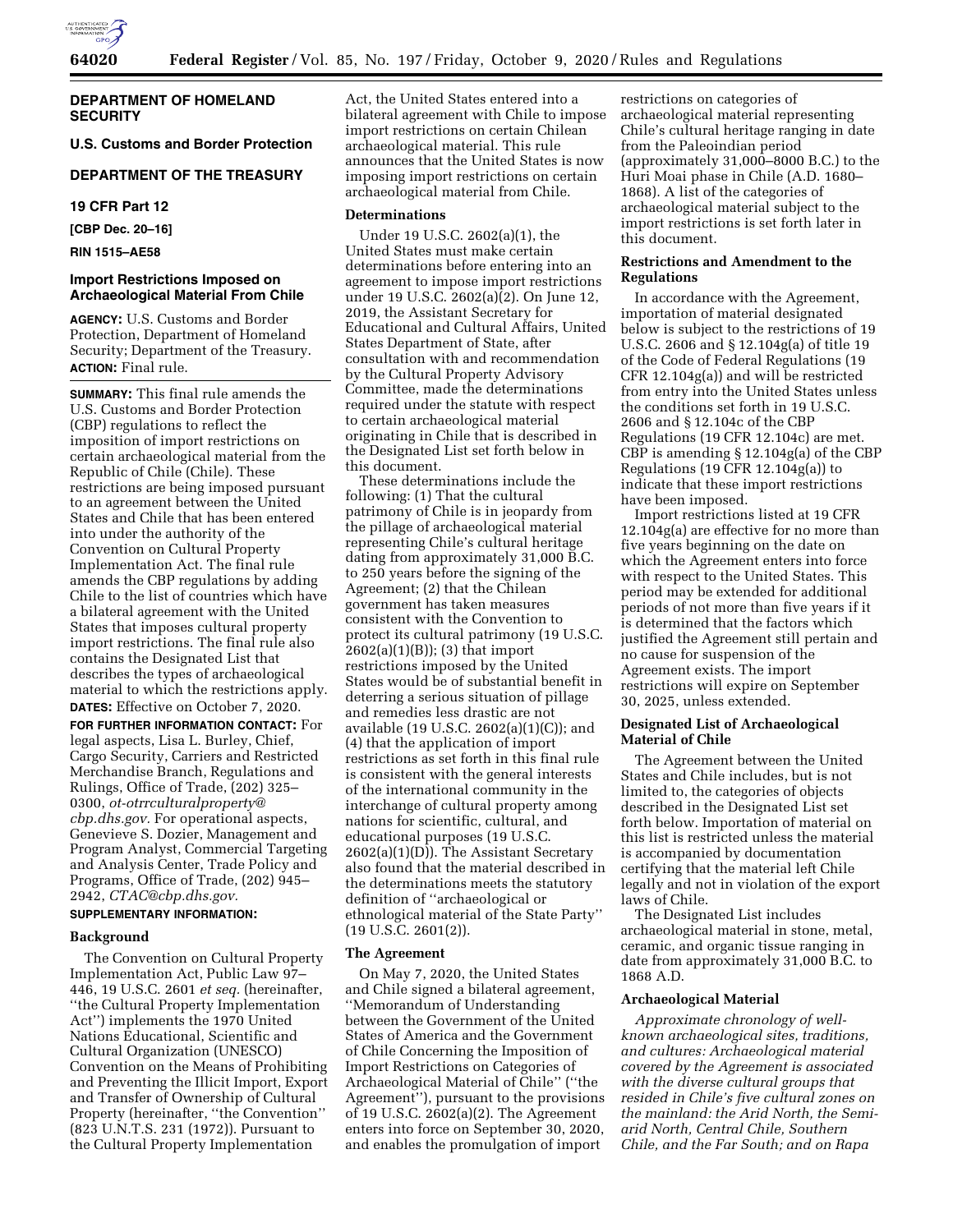*Nui (formerly Easter Island) in Polynesia.* 

## **The Arid North, the Semi-Arid North, Central Chile, and Southern Chile**

Prehistoric archaeological material from the Arid North, the Semi-arid North, Central Chile, and Southern Chile dates from the earliest human presence, currently dated to approximately 31,000 B.C., to the end of the Arauco war in A.D. 1772.

*(a) Paleoindian period:* Groups of terminal Pleistocene terrestrial huntergatherers: Monteverde and Pilauco (c. 31,000–8000 B.C.); Santa Julia (10,000 B.C.); Quebrada de Mani-12 (11,000– 9000 B.C.); Tagua Tagua 1 and 2 (13,500–10,800 B.C.); and Austral hunters (before 10,000 B.C.).

*(b) Early Archaic period:* Groups of land and sea Holocene hunter-gatherers: San Pedro Viejo de Pichasca Tradition (8000 B.C.); Alero Marifilo 1 (10,000– 2000 B.C.); Huentelauquén Complex (11,500–8000 B.C.); Piuquenes Cavern (10,076–9373 B.C.); Alero El Manzano (10,140–8564 B.C.).

*(c) Middle Archaic period:* Chinchorro (8500–2000 B.C.); Talcahuense coastal hunter-gatherers (4500–2000 B.C.); Papudo and Morrillos Complex (7000– 3000 B.C.); Cuchipuy site (7291–6643 B.C.); El Manzano 3, La Batea 1 and Tagua Tagua 2 sites (7000–3000 B.C.).

*(d) Late Archaic period:* Caleta Huelén-42 (4780–3780 B.C.); Caramucho-3 (4030 B.C.); Alero Punta Colorada (3,000–1 B.C.); and Guanaqueros Complex (3000 B.C.).

*(e) Early Pottery period:* Alto Ramı´rez and Faldas del Morro Phases (500 B.C.– A.D 200); El Molle Culture (300 B.C.– A.D. 800); Caleta Huelén-7, 10, 20 and 43 (450 B.C.–A.D. 820); Guatacondo-1 (900 B.C.–A.D. 200); Ramaditas (900 B.C.–A.D. 200); Pitrén Complex (A.D. 350–1000); Llolleo Complex (A.D. 200– 1200); and Bato Groups (A.D. 200– 1200).

*(f) Middle Pottery period:* Tiwanakuinfluenced cultures (A.D. 600–1000); Caserones-1 (350 B.C.–A.D. 900); and San Pedro de Atacama Culture (500 B.C.–A.D. 1470).

*(g) Late Intermediate Pottery period:*  Arica Culture (A.D. 1000–1450); Pica-Tarapacá Complex (A.D. 900–1450); Camiña (A.D. 1200-1400); Diaguita Culture (A.D. 1200–1536); and Aconcagua Cultural Complex (A.D. 900– 1470).

*(h) Late Pottery period:* Inkainfluenced cultures (A.D. 1200–1450); El Vergel Complex (A.D. 1000–1550); and Valdivia Ceramics (A.D. 1400– 1800).

### *The Far South*

Archaeological material in the Far South is associated with huntergatherers living in the region from the beginning of the Holocene through the 19th century A.D.

*(a) Early Holocene:* Hunter-gatherers sites of El Chueco 1, Baño Nuevo 1, Fell, and Pali Aike sites (10,000–8000 B.C.).

*(b) Middle Holocene:* Hunter-gatherers from the Fell III cultural tradition (8000–5000 B.C.); early Austral canoe nomads Englefield tradition (6500–5000 B.C.); Northern canoe nomads (6000– 5000 B.C.).

*(c) Late Holocene:* Austral huntergatherers and canoe nomads (5,000 B.C.–A.D. 19th century).

## *Rapa Nui*

Archaeological material from Rapa Nui dates from the earliest settlers around A.D. 400 to 1868.

*(a) Ahu Moroki phase:* Rapa Nui Culture (A.D. 400–1100).

*(b) Ahu Moai phase:* Rapa Nui Culture (A.D. 1100–1680).

*(c) Huri Moai phase:* Rapa Nui Culture (A.D. 1680–1868).

## **Categories of Archaeological Material**

- I. Stone II. Ceramic III. Metal
- IV. Human remains
- V. Textiles
- VI. Wood
- VII. Bone, shell and other organic matter

## *I. Stone*

Stone tools marked the arrival of the first people to each region of Chile and continued to be used throughout history. Examples of archaeological stone material covered in the Agreement include the following objects.

A. *Chipped stone tools*—Projectile points and tools for scraping, cutting, or perforating are made primarily from quartz crystal, quartz, basalt, silicate, and obsidian. Stone tools from the Arid North may be attached to wooden handles. A *mata'a* is a multifunctional Rapa Nui obsidian biface with a stem about 10 cm long.

B. *Hoes, axes, and shovels*—Rough and unpolished medium-sized hoes, axes, and shovels first appeared in the Early Pottery period and continued to be used throughout the Arid North, the Semi-arid North, Central Chile, and Southern Chile. In Rapa Nui, basalt or obsidian chisels (*toki*) are carved or polished bifaces in rectangular, trapezoidal, cylindrical, or irregular shapes with a pointed end. Dimensions range from 5 cm to 25 cm.

C. *Bolas (boleadoras)*—Round, oval, or pear-shaped stone balls have an

equatorial groove where a string was tied.

D. *Pestles and mortars*—A pestle is a hand-held stone used with a bottom mortar stone to grind grains. Late Archaic period conical hollowed pestles were used with flat grinding stones. Llolleo Culture long and rounded pestles were used with concave mortars with a defined grinding channel. Female figure Pre-Mapuche stone mortars have a cavity in the abdomen.

E. *Cup-marked stones*—Large granite stones with one to dozens of carved cylindrical or oval cavities about 20 cm deep are associated with several cultures including the Papudo and Morrillos Complex.

F. *Perforated stones and spindle whorls (torteras)*—Perforated stones are cylindrical, spherical, or ovoid stones perforated through the center. Spindle whorls are smaller stones of similar shape used to spin yarn. Diaguita culture polished stone spindle whorls are shaped like double axes.

G. *Stone pipes*—Carved and polished stone pipes are for consuming hallucinogenic drugs. El Molle, Llolleo, and Pitrén culture pipes are T-shaped with small cylindrical bowls and two lateral tubular extensions, one with a closed end and one with an open end. Bowls sometimes have mamiform decorations. Mapuche culture pipes and their predecessors (*kitras*) have cylindrical bodies with a small bowl in the center and short stem or are anthropomorphic with the bowl in the torso and stem at the foot. Pipes may also have zoomorphic shapes.

H. *Fishing tools*—Weights for fishing lines, hooks, harpoon heads, and shellfish hooks from northern and central coastal archaeological sites are made from stone. Austral canoe nomad fishing line weights are made from coarse-grained pebbles with notches or grooves. Rapa Nui hooks are 3–10 cm long and made from black basalt, sometimes mixed with bone. They are elongated and curved with a semi-flat section and a pointed edge; the shaft is longer than the stem.

I. *Geometric stones*—Early Archaic period geometric stones associated with Huentalauquén and San Pedro Viejo de Pichasca Complexes are igneous stone or granite carved and polished into circles, triangles, rectangles, and polygons. The stones are sometimes covered with red, orange, gray, or black pigment. Rapa Nui geometric stones are manufactured mainly from basalt.

J. *Toqui mano*—Llolleo and Mapuche style toqui manos are cylindrical polished stone objects with a flat and beveled distal end, similar in shape to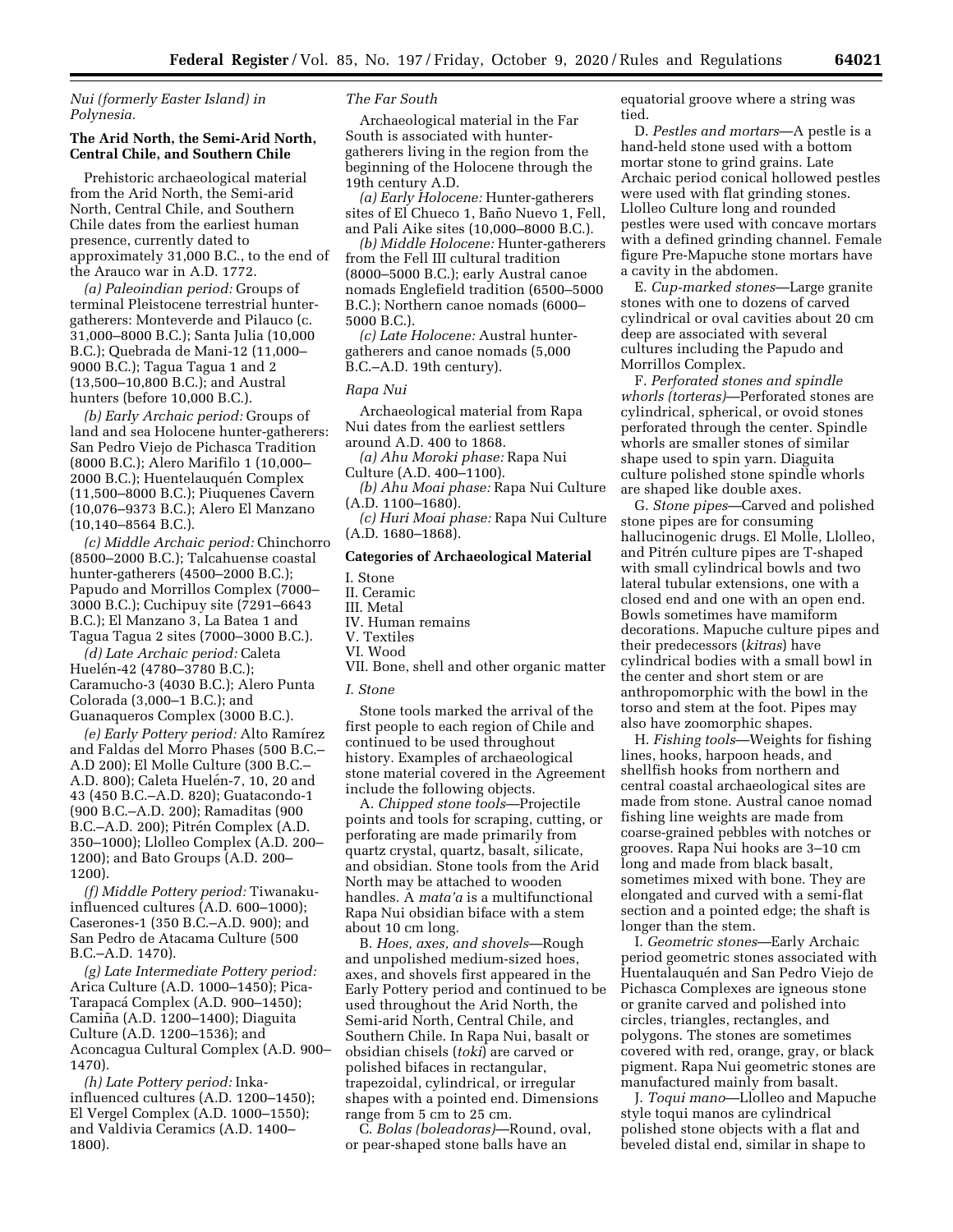an axe head. Some have vertical incisions along the edge of the blade.

K. *Beads*—Necklaces and bracelets are often made of stone beads. Beads from the Arid and Semi-arid North are made from malachite, white quartz, silicate, and obsidian beginning in the Early Pottery period. Llolleo culture discoidal basalt beads (0.3 to 0.7 cm in diameter) are often mixed with malachite and greenish apatite tubular beads (about 0.5 cm long and 0.4 cm in diameter).

L. *Labrets (tembeta´ s)*—Tembeta´s are stone ornaments worn in a perforation of the lower lip. They may be discoidal with wings, cylindrical with wings, or conical with wings. Some are fusiform in shape, including straight or curved bottle-shapes. Diaguita culture tembetás are button-shaped with small wings. Tembetás are also associated with the LLolleo culture and Bato groups.

M. *Moai*—Moai are Rapa Nui anthropomorphic figures carved in basalt, lapilli tuff, trachyte, or red scoria. Dimensions range from 30 cm to several meters in height. Some have high or low relief petroglyphs or incisions on the back and front of the figure.

N. *Rock art*—Rock art includes petroglyphs (engravings) and pictographs (paintings) that may have been removed from large boulders or outcrops. Rock art from the Arid North and Semi-arid North depicts humans, camelids, felines, snakes, lizards, spiders, sea mammals, fish, turtles, other animal figures, and geometric motifs. Cave art in the Far South includes geometric figures, handprints, and camelids painted in red, black, and ochre pigments.

O. *Other polished stone objects*—Late Pottery period cultures, including those with Inka influence, made anthropomorphic and zoomorphic figures (llamas, condors, snakes, etc.). Diaguita and Aconcagua style stone panpipes (*antaras*) are musical instruments consisting of multiple tubes. Mapuche and pre-Mapuche pendants from Central Chile are shaped like axe heads with a drilled hole to suspend the ornament. Mapuche scepters (*clavas*) are polished stone objects with a handle and head in the shape of a bird.

### *II. Ceramic*

The earliest-known pottery in Chile dates to about 3,000 years ago. Potters in the Arid North, Semi-arid North, Central Chile, and Southern Chile created vessels, body ornaments, pipes, and other utilitarian and ceremonial items. Cultures in the Far South and Rapa Nui did not manufacture ceramics. Examples of archaeological ceramics

covered in the Agreement include the following objects.

### Ceramics of the Arid North

A. *Early undecorated pottery* includes Faldas de Morro style large jars with restricted necks (on average 26 cm tall and 18 cm in diameter); small, shallow undecorated bowls about 4 cm tall; and large, deep undecorated bowls about 10 cm tall. Alto Ramirez style globular jars are undecorated.

B. *San Pedro de Atacama* style polished black, dark brown, or red pottery may be decorated with modeled faces or geometric patterns of incised lines. Forms include bowls about 10 cm tall; anthropomorphic bottles about 18 cm tall; and tall, narrow jars with straight walls and flat bases about 12 cm tall.

C. *Tiwanaku-influenced pottery* includes Cabuza-style lightly polished red ware decorated with black, or sometimes white, painted bands of lines, triangles, and wavy lines. Forms include jars with one handle, bowls, and *keros* (beakers). Imported fine polychrome Tiwanaku ceramics include jars, bowls, and *keros* with geometric, zoomorphic, or anthropomorphic painted or modeled decorations.

D. *Maytas-Chiribaya style pottery* includes bowls, jars with one handle, and *cántaros* (very large jars with small necks) decorated with elaborate geometric designs in white, black, and red paint on red slip, often arranged into bands.

E. *Arica culture ceramics*—include San Miguel style large globular jars with narrow necks, *keros,* and smaller jars with one handle with white slip and black and red painted geometric figures, zigzag lines, and spirals. Pocoma-Gentilar style polished unslipped jars, *ca´ntaros,* and cups have black, white, and red painted geometric figures, crosses, anthropomorphic designs, and zoomorphic designs on orange or white surfaces.

F. *Inka-influenced ceramics*—include locally produced Inka style jars that are monochrome polished red or orange or have painted black and red geometric designs. Imported Saxamar or Inka Pacajes pottery includes polished red ware plates and shallow bowls with fine lines, dots, or small llamas painted on the interior. Imported Inka polychrome pottery includes plates and jars with black, red, white, and cream painted geometric decorations.

#### Ceramics of the Semi-Arid North

G. *Early pottery*—includes El Molle style ceramics such as polished red, brown, and black cups, bottles, and jars with modeled decorations on the

handles including animals and cultivated plants. Some cups are shaped like anthropomorphic kneeling figures. Some vessels are decorated with finely incised zones created by parallel lines, steps, and zigzags or with white, red and black paint. Some vessels have a metallic appearance created by applying pulverized hematite to the surface. Other Early ceramics include rough or polished red, black, or gray undecorated vessels. Styles include Loa, Quillagua, and Caleta Huelén.

H. *Pica-Tarapaca´ Complex*  ceramics—include upright bottles, sometimes in anthropomorphic or zoomorphic shapes; bottles shaped like reclining anthropomorphic or zoomorphic figures; and asymmetrical or boot-shaped jars. Pottery is smoothed or polished red or black.

I. *Late Intermediate Pottery period*— Altiplano black-on-red ceramics are decorated with black paint over red slip creating lines, wavy lines, and steps on the outside of jars and bottles and inside of bowls. Styles include Isluga Black-on-Red and Chilpe Black-on-Red.

J. *Diaguita style pottery*—includes bowls with straight walls and round bases, often with modeled faces; bellshaped bowls; anthropomorphic jars; boot-shaped jars with excised decoration; boot-shaped anthropomorphic or zoomorphic jars; and duck-shaped vessels. Red, white, and black painted designs on the exterior of finely burnished vessels include bell-shapes, rhombuses, crosses, felines, dots, and crosshatching, often organized into four equal segments.

K. *Diaguita pottery with Inka influence*—mixes Diaguita and Inka forms and designs. For example, Diaguita style straight-walled bowls are decorated on the interior with Inka motifs; Inka style bird-shaped plates have Diaguita decoration, sometimes divided into four sections; Inka style arı´balos have white slip and Diaguita decoration; and duck-shaped vessels painted with Inka designs. Some pottery closely imitates Cusco forms and designs, including flat or bird-shaped plates and arı´balos decorated with checkered patterns, hourglasses, double crosses, zoomorphic designs, and abstract plant motifs. Imported Inka polychrome pottery includes plates and jars with black, red, white, and cream painted geometric decorations.

### Ceramics of Central Chile

L. *Early pottery*—includes smoothed or polished black or dark brown Bato and Llolleo style bridge-handle vessels, long-neck jars, and vessels shaped like squashes. Anthropomorphic jars are monochrome polished vessels with a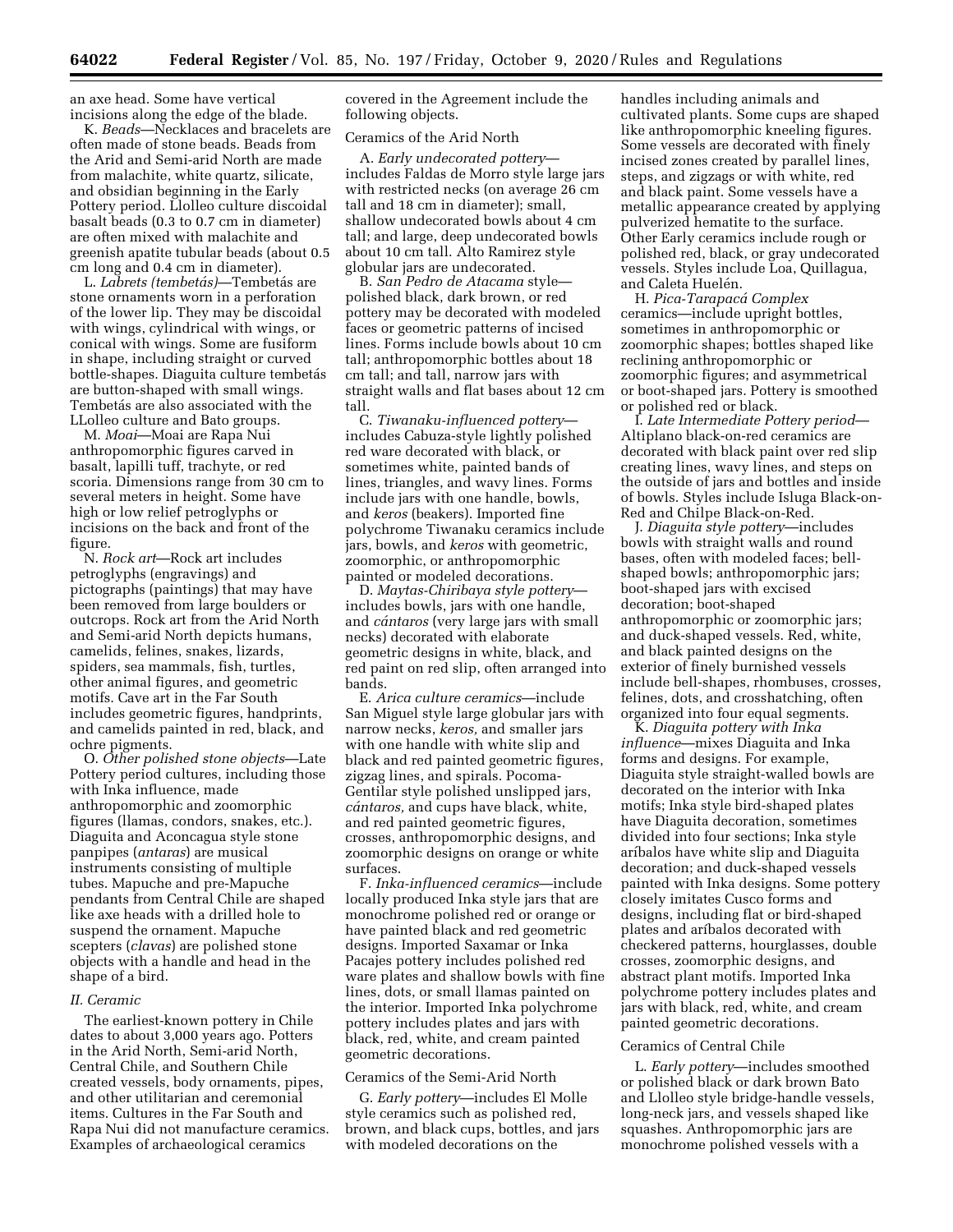thick strap handle connecting the neck to a molded human head with coffee bean eyes and prominent eyebrows and noses in a T-shape. Small, fine jars are decorated with wavy lines of hematite paint alternating with red areas. Tshaped ceramic pipes, ear plugs, and discoidal lip ornaments with wings (*tembetás*) were also made from ceramic.

M. *Aconcagua style pottery*—includes semispherical bowls and globular cups decorated with black painted lines on orange clay forming geometric decorations, zigzags, straight lines, triangles with *pestan˜ as,* and *trinacrio*  motifs.

### Ceramics of Southern Chile

N. *Pitre´n style pottery—*includes a wide variety of forms ranging from simple globular bottles to strap-handle jars in the form of animals, plants, or humans. *Ketru metawe* are asymmetrical or duck-shaped jars. Most vessels are monochrome brown or red. Some have modeled decorations, incision, or negative paint. Ceramic pipes are Tshaped and 3–5 cm long.

O. *Late red-on-white pottery, including pre-Hispanic El Vergel and Colonial period Valdivia styles* includes large open vessels used as funerary urns and ketru metawe. Vessels may be monochrome red or decorated with red, and sometimes black, paint over white slip creating geometric designs. Other forms include jars, bottles, plates, bowls, cups, mugs with handles, and urns. Common designs include triangles filled with parallel lines, horizontal bands of chevrons, bands of nested zigzags, vertical bands of crosshatching and diamonds, and hourglasses.

P. *Mapuche style pottery*—includes jars with one handle (metawe), plates, bottles, pots (*challa*), bowls, large bowls, and mugs. Pottery is typically coarse and may be monochrome black, brown, or red-slipped. Asymmetrical jars are frequently painted with red or black geometric designs on white slip. Painted designs may be in two horizontal bands of opposing triangles. Some jars are duck-shaped. Later forms include dogs, horses, and pigs.

#### *III. Metal*

Cultures in the Arid North, the Semiarid North, Central Chile, and Southern Chile developed metallurgy and manufactured artifacts in copper, silver, and gold. There is no record of metallurgy among cultures in the Far South or Rapa Nui. Most metal artifacts from Chile were used for ritual and personal adornment. Examples of archaeological metal objects covered in

the Agreement include the following objects.

A. *Personal ornaments*—Several cultures made metal earrings and rings from copper (El Molle, San Pedro de Atacama, Llolleo, Aconcagua, Pitrén, El Vergel), gold (Arica, Tiwanaku, Inka, San Pedro de Atacama), or silver (Arica, Inka, San Pedro de Atacama). Notable types include Diaguita earrings that may have quadrangular or spiral shaped bodies and/or stone or metal appendices. San Pedro de Atacama rings may be made from smooth laminar sheets or wires. Some rings have appendices or heads. Other San Pedro de Atacama ornaments include metal plaques, small bells, gold and silver disks, imitation feathers, diadems, headbands, ear plugs, and bracelets. Diaguita and El Vergel bracelets are made from copper. Arica and Aconcagua cultures made copper hooks. Arica and San Pedro de Atacama cultures made ornamental clothing pins (*tupus*). Mapuche tupus were made from copper and silver.

B. *Domestic and ceremonial tools*— Functional metal axes are associated with Diaguita and San Pedro de Atacama cultures. Inka and Inkainfluenced Diaguita *tumis* are ceremonial axes with a long handle and a semicircular or rectilinear blade. San Pedro, Diaguita, and Inka copper chisels are long copper tools with quadrangular cross-sections that are beveled on one end. San Pedro de Atacama mace heads are ellipsoidal. Inka copper or bronze mace heads are star-shaped. Metal tools from the Arid North may be attached to wooden handles. San Pedro de Atacama and Inka tweezers are made from copper or copper alloy. San Pedro de Atacama culture also made circular or ovoid punches. Knuckles (*manoplas*) are fistsized semicircular tools with a pointed protrusion that may have been used to tighten bowstrings or as ''brass knuckles.''

C. *Vessels*—Gold or silver San Pedro de Atacama style cups with embossed decorations include gold *keros* with Tiwanaku designs and portrait vessels. Inka and Diaguita cultures made copper plates.

D. *Psychotropic paraphernalia*—San Pedro de Atacama culture snuff tubes are wrapped with tape-like strips of gold and/or silver with ends made of gold. The distal end may have a Tiwanaku design such as a camelid head. The Diaguita culture used copper snuff spoons.

E. *Figurines*—Small Inka style figurines depict male, female, and animal figures in solid gold or silver. Diaguita figurines were made from copper.

### *IV. Human Remains*

Preservation of human remains, including through mummification, is common in the Arid North due to the dry desert climate. In contrast, very few human remains preserve in the Far South or Rapa Nui, with the exception of manufactured items that incorporate human skeletal elements. Examples of archaeological human remains covered in the Agreement include the following objects.

A. *Naturally mummified human remains*—Early Archaic period mummified human remains from the Arid North are in extended positions on mats. Late Archaic period mummified human remains are in flexed positions. Early Pottery period mummified human bodies in flexed positions wear wool clothing and are placed on mats. Middle to late Pottery period mummy bundles contain flexed mummified human remains wrapped in layers of basketry and textiles.

B. *Artificially mummified human remains*—Chinchorro culture mummified human remains have wood and plant fibers replacing removed bones and organs. Red or black clay covers the faces and extended bodies. Their wigs are made of human hair.

C. *Tools and jewelry*—Rapa Nui culture needles, pendants, beads, punches and hooks are made from human skeletal remains.

D. *Incised skulls*—Rapa Nui culture incised skulls have incised designs in the frontal or parietal bone. Incised designs may be filled with yellow or red pigment.

#### *V. Textiles*

Most archaeological textiles are from the Arid North and Semi-arid North where dry conditions lead to excellent preservation. The earliest preserved textiles are from the Early Pottery period in the Arid North. Clothing and items for domestic use are made from camelid wool and cotton. Examples of archaeological textiles covered in the Agreement include the following objects.

A. *Tunics, shirts, shawls, and girdles*—Early Pottery period clothing from the Arid North includes shawls and shirts woven on looms from thick woolen fibers. The tunic (*unku*) is a sleeveless male garment that sometimes reaches to the knees. Early Pottery period tunics are often decorated with polychrome vertical lines in natural colors and/or embroidery on the edges of collars and sleeves. Alto Ramirez culture tunics and girdles made from polychrome and figurative tapestries stand out. Middle Pottery period Cabuza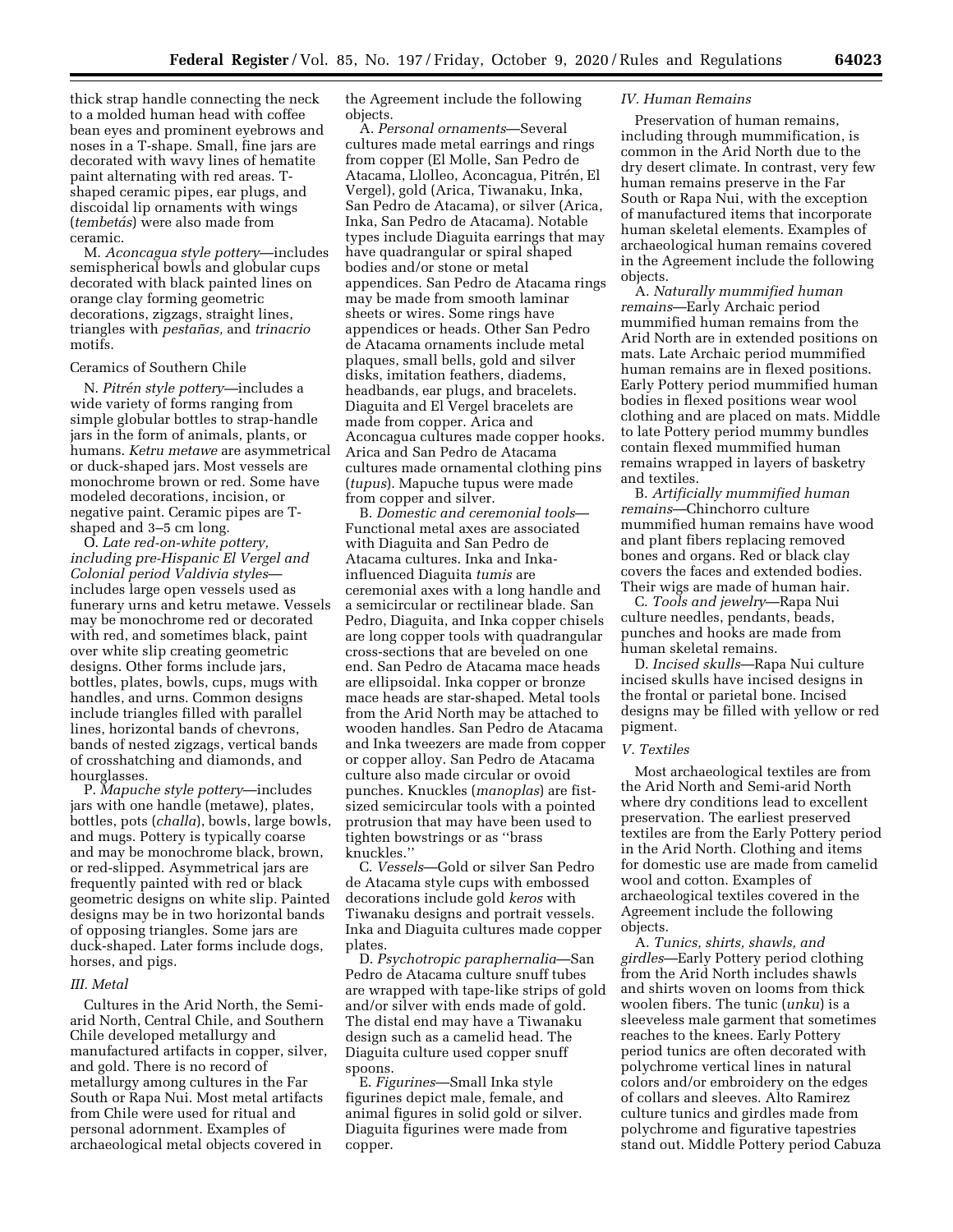and Tiwanaku textiles include wool tunics, shirts, girdles, and other garments made predominantly of green, blue, and red fibers with complex geometric designs made with techniques of weft-faced weave, floating warp, and embroidered finishes. In the Late Pottery period, cotton fibers are introduced along with new decorative techniques such as tie-dye, tapestry, and feather applications. Atacama tradition plain or striped tunics are warp-faced with embroidered edges. Tapestry tunics and bags have red, blue, and white designs including networks of rhombuses, triangles, or squares accompanied by a zoomorphic figure with three fingers resembling a lizard.

B. *Hats*—Tiwanaku-influenced fourcorner hats are monochrome or polychrome with geometric and figurative designs. Varied Middle to Late Pottery period turbans, caps, helmets, and hoods are made from wool, basketry, and leather. Some have attached metal, feather, or wood ornaments. For example, Atacama style crown-type hats were made of braided plant fibers covered by leather strips.

C. *Mats and skirts*—Mats are made from a series of reeds or branches joined by plant fibers to form a flexible plane in one direction. Chinchorro culture plant fiber skirts (*faldellines*) are made from fibers twisted like strings and tied to a main cord.

D. *Bags*—Ceremonial bags (*chuspas*) are trapezoidal, square, or rectangular and hang by a string. They are decorated on both sides with thin lines of dyed yarn with woven designs. Belt-bags are long rectangular girdles folded lengthwise to create a bag. They are decorated on one side. Bags and beltbags have geometric, anthropomorphic, and zoometric designs made from yarn died dark red, orange, terracotta, purple, ochre, green, and blue. Small square or rectangular domestic-use bags are decorated with thin lines of natural colors. Atacama style bags are made from cut-pile weave similar to velvet and have checkerboard designs. Middle Pottery period Arica culture textiles use fewer decorative techniques and colors, but have increased diversity of anthropomorphic and zoomorphic designs.

E. *Panels*—Panels (*inkun˜ as*) are small rectangular textiles about 45 x 50 cm in size. Panels often have weft finishings creating dangling cords that serve as handles. Panels may hold burial bundles, household items, coca leaves, or agricultural products.

F. *Khipus*—Inka khipus are recording devices made of cotton and wool knotted cords hanging from a central cord.

#### *VI. Wood*

Archaeological wooden objects are rare. Few were produced in the Arid North due to a scarcity of raw material. Wood was available in Central Chile, Southern Chile, and the Far South, but environmental conditions in those areas do not favor wood preservation. Examples of archaeological wooden objects covered in the Agreement include the following objects.

A. *Snuff tablets*—Snuff tablets are shallow rectangular trays that may be decorated with geometric or zooanthropomorphic figures associated with cultures of Northern Chile, San Pedro de Atacama Complex, the Diaguita Culture, and other cultures influenced by the Inka.

B. *Keros*—Keros are vase-shaped beakers with elaborate carved geometric or zoomorphic designs associated with the Arica Culture, San Pedro de Atacama Complex, Diaguita Culture, and others influenced by Inka culture.

C. *Domestic tools*—Combs, boxes, spindle shafts, and spindle whorls are made from wood. Mapuche Culture rafts, plates, spoons, spindle whorls, and other items are made from oak, bay laurel, ralí, alerce, and coihue.

D. *Navigation items*—Oars from the Arid North and Semi-arid North are made from wood, and rafts are made from wood and inflated sea lion skins. Dugout canoes (*wampos*) from Central Chile and Southern Chile are carved from a single tree trunk.

## *VIII. Bone, Ivory, Shell, and Other Organic Material*

Preservation of bone, shell, and other organic material is best in the Arid and Semi-arid North. Very little bone or shell has been recovered in the Far South or Rapa Nui. Various artefacts were made for domestic, recreational, decorative, and ritual use. Examples of archaeological objects covered in the Agreement include the following objects.

A. *Hooks and harpoons*—Middle and Late Archaic period hooks from the Arid North are made from mollusk shells and cactus thorns. Harpoons are made from bone. Rapa Nui culture spear tips and fishhooks are made from bone and shell.

B. *Bone and shell tools*—Bone tools from the Arid North include awls, punches, pressure flakers, darts, shovels, hoes, and two-headed anthropomorphic bone spindle whorls. Most tools are made from camelid bones. Hoes are made from whale bones. Cutting tools are made from sharpened marine mollusks. Bone awls, spears, and tubes date to the Paleoindian period in Southern Chile. Austral canoe nomad

awls, beads, chisels, pressure flakers, smoothers, and harpoon and spear points with serrated edges are made from terrestrial mammals, marine mammals, and birds. Some harpoons have geometric engravings and occasional animal motifs. Rapa Nui culture needles are made from bird bones.

C. *Body ornaments*—Earrings from the Arid North are made from shell. Necklaces and other jewelry are made from bone beads. Austral canoe nomad pendants are made from sea lion canine teeth and engraved albatross bone. Rapa Nui culture ornaments include bone pendants, bone necklaces, tooth beads, small black or white shell beads, medium brown shell beads, and bone ear plugs. Inka shell ornaments are made from *Spondylus princeps, or mullu.* 

D. *Spatulas and snuff tubes*—Snuff tubes are small bones that have been hollowed out, polished, and decorated on the exterior. Spatulas have rounded tips for inhaling snuff and are decorated with carved zoomorphic designs.

E. *Combs*—Middle and Late Pottery period combs are made from cactus thorns joined by interlaced fibers.

F. *Gourd containers*—Gourd containers have pyro-engraved geometric, anthropomorphic, and zoomorphic designs.

G. *Basketry and rope*—Early Pottery period basketry includes miniatures and large baskets or plates. Middle and Late Pottery period baskets are medium size. Ropes are made from vegetable fiber.

H. *Musical instruments*—Panpipes are made of reeds lashed together with cords or carved from a single piece of wood. Rattles are made from gourds and wood with seeds or pebbles inside. *Chajchas* or *cahschas* are camelid hoofs held together with a fabric strap.

I. *Moai eyes*—The eyes of moai are made from coral and may have either red scoria or black obsidian pupils.

### **Additional Resources**

National Cultural Heritage Service, Chile, digital collections: *[https://](https://www.patrimoniocultural.gob.cl/portal/Contenido/Colecciones-digitales/) [www.patrimoniocultural.gob.cl/portal/](https://www.patrimoniocultural.gob.cl/portal/Contenido/Colecciones-digitales/)  [Contenido/Colecciones-digitales/.](https://www.patrimoniocultural.gob.cl/portal/Contenido/Colecciones-digitales/)* 

Heritage Assets Documentation Center, Chile, Regional Heritage Thesaurus: *[http://](http://www.tesauroregional.cl/linea-de-tiempo) [www.tesauroregional.cl/linea-de](http://www.tesauroregional.cl/linea-de-tiempo)[tiempo.](http://www.tesauroregional.cl/linea-de-tiempo)* 

## **Inapplicability of Notice and Delayed Effective Date**

This amendment involves a foreign affairs function of the United States and is, therefore, being made without notice or public procedure (5 U.S.C. 553(a)(1)). For the same reason, a delayed effective